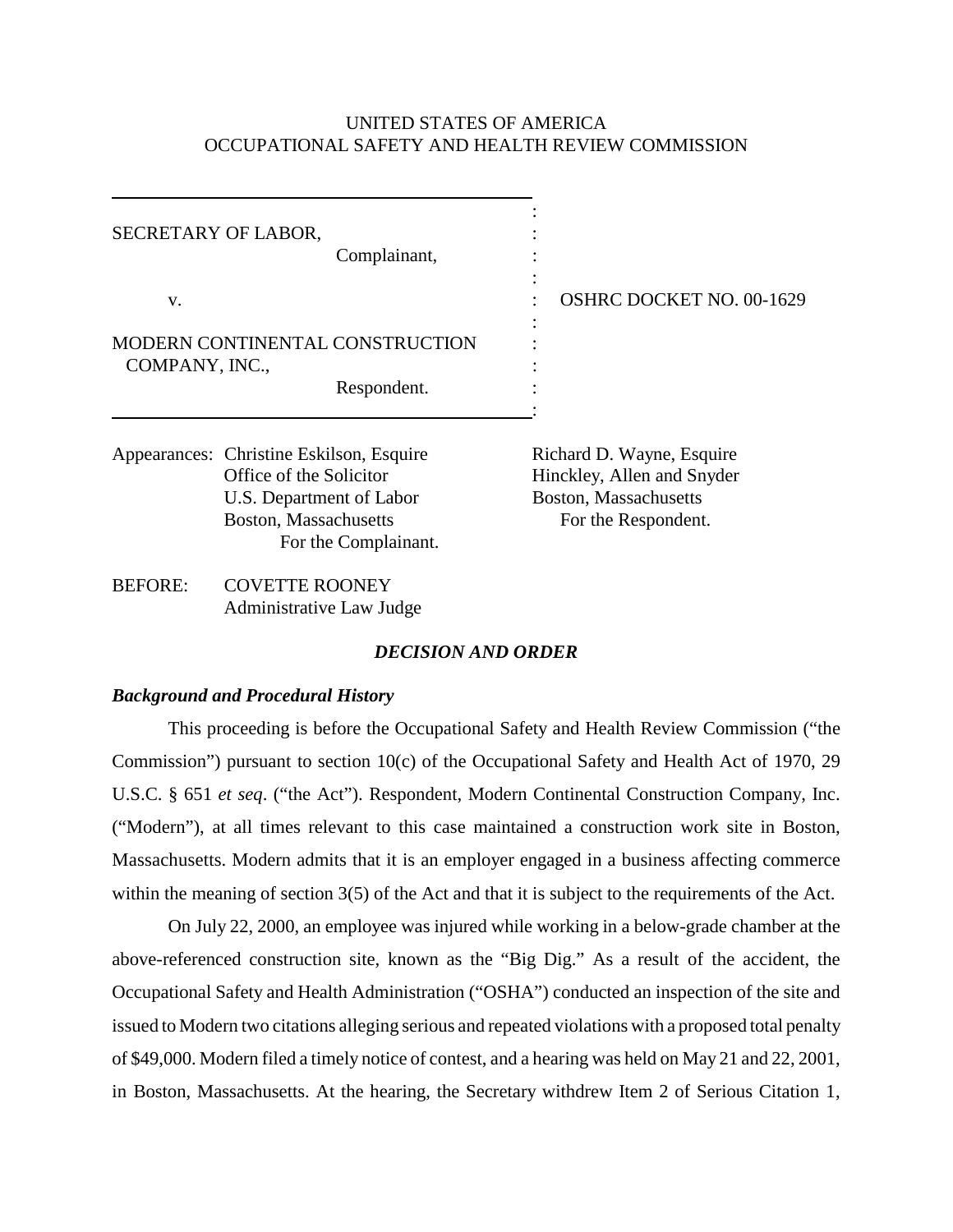leaving for resolution Item 1 of Serious Citation 1 and Item 1 of Repeat Citation 2. The parties have submitted post-hearing briefs, and this matter is ready for disposition.

## *The Accident*

Respondent Modern is the general contractor at the subject site. On the morning of July 22, 2000, Pasquale Pezzano, Modern's general foreman,<sup>1</sup> took the crew down into an underground room and assigned them duties relating to stripping and removing shoring materials from the room, which was approximately 40 feet long, 20 to 30 feet wide and 20 feet deep. While some employees worked below, stripping, stacking and rigging materials to be hoisted out of the room, other employees working above were landing the materials and then strapping and banding them to be hauled off the work site. Natalio Elias, an employee of Modern, was engaged in stacking and rigging the shoring materials so that they could be hoisted out of the room through the access hole in the ceiling that was about 5 feet by 7 feet. Once Mr. Elias had rigged a load, Anthony Cappuccio, another foreman of Modern who was stationed at the surface, directed the crane operator to lift the load through the access hole and over the guard rails around the hole and to then land the load at a location designated by Mr. Pezzano. (Tr. 25, 29-36, 39, 43-45, 58, 78, 109-13, 122, 147-49.)

Mr. Elias rigged several loads of frames horizontally, and these loads were safely landed in the areas Mr. Pezzano designated. Mr. Elias then rigged a load of 7-foot-long cross braces vertically, by wrapping the securing strap once around the braces. Mr. Cappuccio noticed that the strap was slipping from the load as it was being raised, and he gave the signal to lower the load. Mr. Cappuccio tried to explain to Mr. Elias that he needed to either double-wrap the cross braces or use an additional strap. Mr. Elias did not seem to understand, and Mr. Cappuccio called over another employee, Carlos Cardosa, who also tried to explain to Mr. Elias what to do.<sup>2</sup> After these efforts, Louis Sousa, another foreman of Modern who was working in the room with Mr. Elias, rigged the load of cross braces himself and then signaled for Mr. Cappuccio to raise the load. As the load was

<sup>&</sup>lt;sup>1</sup>As a general foreman, Mr. Pezzano had supervision over laborers and other foremen. (Tr. 140.)

 $2<sup>2</sup>$ Mr. Elias may have had difficulty understanding Mr. Cappuccio's instructions because Mr. Elias' first language is Portuguese. (Tr. 50-52, 98.) Mr. Cappuccio called Mr. Cardosa over to interpret because Mr. Cardosa spoke Portugese. *Id.*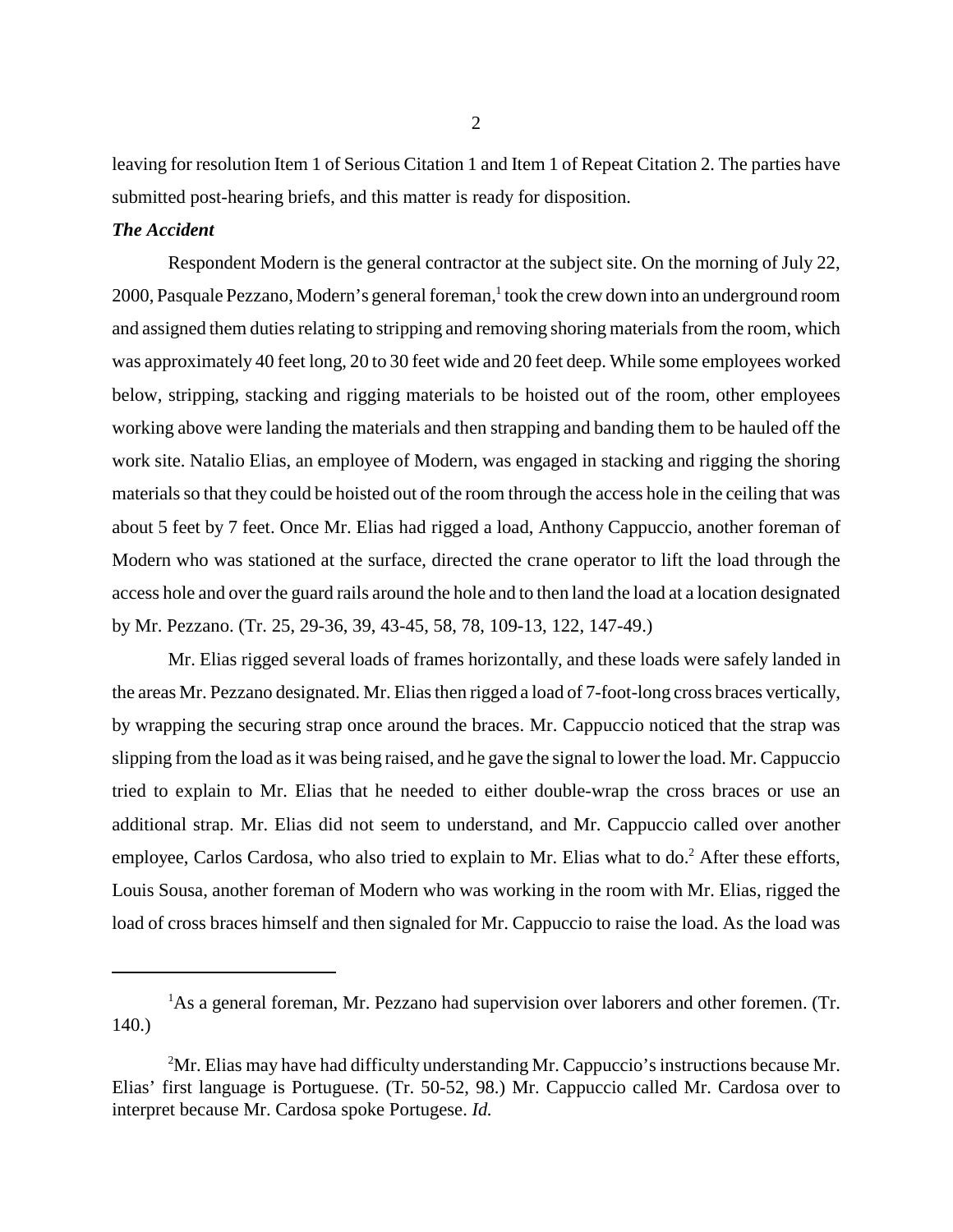being hoisted out of the room it slipped and fell back down through the access hole, and one of the cross braces impaled Mr. Elias in the head. (Tr. 39-40, 43-44, 48-52, 94-101, 127-30).

### *Serious Citation 1, Item 1*

This item alleges a serious violation of 29 C.F.R. § 1926.21(b)(2), which provides that "[t]he employer shall instruct each employee in the recognition and avoidance of unsafe conditions and the regulations applicable to his work environment to control or eliminate any hazards or other exposure to illness or injury." Specifically, the Secretary alleges that Modern failed to adequately train its employees in proper rigging methods. To establish a violation of a standard, the Secretary must show (a) the applicability of the cited standard, (b) the employer's noncompliance with the standard's terms, (c) employee access to the violative conditions, and (d) the employer's actual or constructive knowledge of the violation (*i.e.*, the employer either knew, or with the exercise of reasonable diligence could have known, of the violative conditions). *Atlantic Battery Co.*, 16 BNA OSHC 2131, 2138 (No. 90-1747, 1994). Respondent in essence argues that the alleged violation (the failure to train employees in rigging) "is unrelated" to the cited standard (the recognition and avoidance of unsafe conditions). (R. Brief, p. 10.) I find, however, that the cited standard is applicable because training employees in proper rigging methods would necessarily include the recognition and avoidance of unsafe conditions.

The Commission has held that  $\S$  1926.21(b)(2) requires an employer to "instruct its employees in the recognition and avoidance of those hazards of which a reasonably prudent employer would have been aware." *Pressure Concrete Constr. Co.*, 15 BNA OSHC 2011, 2015 (No. 90-2668, 1992). Further, these instructions must be "specific enough to advise employees of the hazards associated with their work and the ways to avoid them." *El Paso Crane & Rigging Co.*, 16 BNA OSHC 1419, 1425 nn. 6 & 7 (No. 90-1106, 1993). Respondent asserts that employees learned how to rig loads through on-the-job training and that this practice is industry custom.<sup>3</sup> (Tr. 101-03, 211; R. Brief, pp.10-11.) This training, however, was inadequate to sufficiently instruct employees, especially an inexperienced employee like Mr. Elias, of the hazards associated with the kind of

<sup>&</sup>lt;sup>3</sup>Respondent presented evidence that rigging was also discussed at toolbox talks and at the start of an employee's hire. (Tr. 131-32, 240-41.)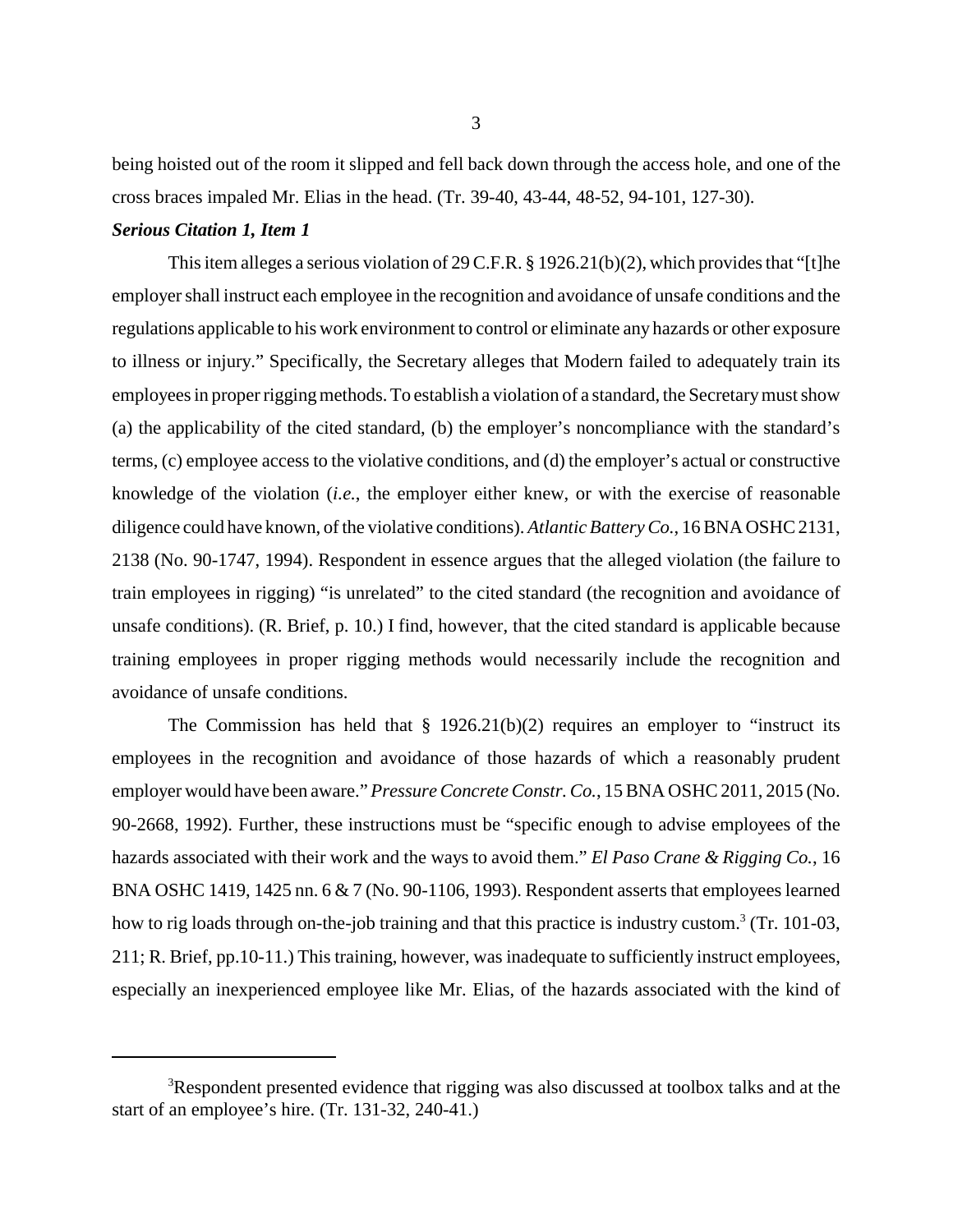rigging method used on the day of the accident.<sup>4</sup>

According to Mr. Cappuccio, Mr. Pezzano and Wayne Rice, Modern's vice-president of corporate safety, hoisting a load up vertically, the method that was used to rig the cross braces on the day of the accident, is not recommended because it is less stable and more difficult than lifting a load up horizontally. (Tr. 53-54, 104, 156-57, 284.) In addition, the access hole through which the loads were being lifted was the smallest that Mr. Cappuccio had seen and the smallest from which Mr. Pezzano had removed shoring. (Tr. 31-32, 145.) Yet, Modern did not instruct the crew that day or any other day about how to rig loads under these circumstances. Mr. Pezzano admitted that he did not give Mr. Elias or the other crew members any training on vertical lifting or on rigging the loads that were to be lifted out of the hole that day. (Tr. 166-67.) He also admitted that he did not know if anyone on the crew had ever received previous training on vertical lifts. (Tr. 166.) Scott Collins, a former employee who worked for Modern at the time of the accident, testified that he could not recall any training in rigging for small access holes, in rigging long loose bundles, or in rigging a load vertically. (Tr. 132.) The Secretary identified several alternative methods of rigging cross braces which Modern's foremen considered feasible (lifting the load diagonally or manually removing the load by hand), none of which were demonstrated to Mr. Elias or any other employee. (Tr. 54-55, 163-64, 193-95, 276-78, 291-93.) I conclude that a reasonably prudent employer would have given its employees more specific training on the recognition and avoidance of hazards that Modern employees faced on that day. I find, therefore, that Respondent violated the terms of the standard.

I further find that Modern's employees had access to the cited condition and that Respondent had actual knowledge of the condition. Employer knowledge is established by a showing of employer awareness of the physical conditions constituting the violation. *Phoenix Roofing, Inc.*, 17 BNA OSHC 1076, (No. 90-2148, 1995), *aff'd without published op.*, 79 F.3d 1146 (5<sup>th</sup> Cir. 1996). Moreover, knowledge of the employer's foreman or supervisor is imputable to the employer for the purpose of establishing knowledge. *Halmar Corp.*, 18 BNA OSHC 1014, 1016 (No. 94-2043, 1997).

<sup>&</sup>lt;sup>4</sup>While Mr. Pezzano testified that Mr. Elias had been working for him for about five months, it is unclear if Mr. Elias had been employed by Modern for only five months. (Tr. 149.) In any case, I find Mr. Elias to be inexperienced based on Mr. Cappuccio's testimony that Mr. Elias did not know what he was doing. (Tr. 51.)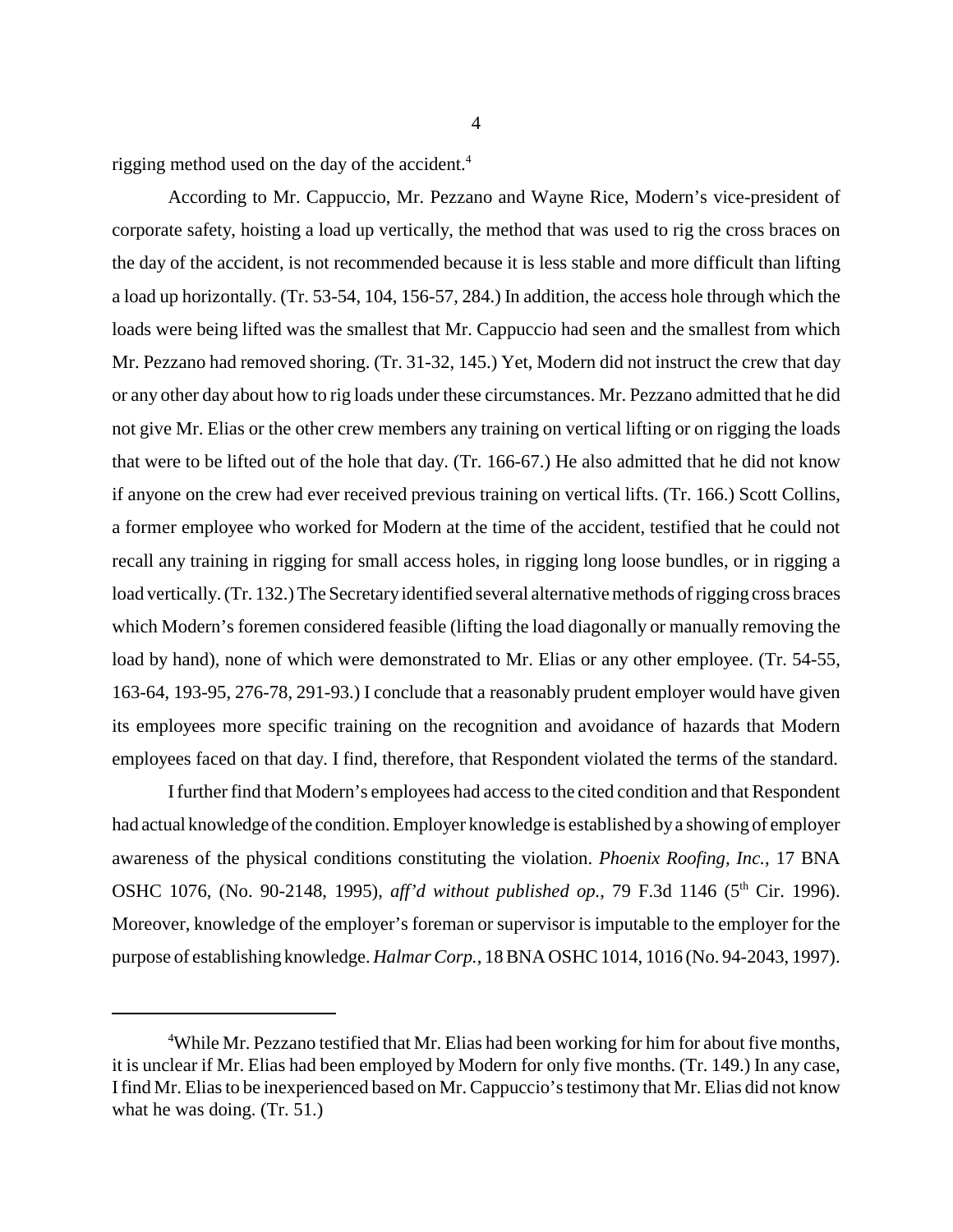Here, two of Modern's foremen, Mr. Pezzano and Mr. Cappuccio, admitted that they were aware of the danger of hoisting loads vertically and that Mr. Elias was not familiar with vertical lifts. (Tr. 31- 32, 37-38, 51-54, 63, 156-57.) Mr. Cappuccio also testified that Mr. Elias did not know what he was doing and seemed not to understand what he was supposed to do even after being told to double wrap the cross brace load. (Tr. 50-52.) In any case, even if Modern did not have actual knowledge of the violative condition, it could have discovered the condition with the exercise of reasonable diligence. 5 Furthermore, I find that this citation item is properly classified as serious, in light of the serious physical harm that was caused by the violation.

In regard to penalties, the Commission, pursuant to section 17(j) of the Act, 29 U.S.C. § 666(j), must give due consideration to four factors in assessing penalties: (1) the size of the employer's business, (2) the gravity of the violation, (3) the employer's good faith, and (4) the employer's prior history of OSHA violations. *See also*, *J. A. Jones Constr. Co.*, 15 BNA OSHC 2201, 2213-14 (No. 87-2059, 1993). The gravity of the violation is generally the principal element in penalty assessment. *See, e.g., Trinity Indus., Inc.*, 15 BNA OSHC 1481 (No. 88-2691, 1992), and cases cited therein. I find the gravity of the violation to be high based upon a finding of high severity and greater probability, and that no adjustments are appropriate for size, history or good faith. (Tr. 199-00.) Based on the foregoing, this item is affirmed as a serious violation, and a penalty of \$7,000 is assessed.

#### *Repeat Citation 2, Item 1*

This item alleges a repeated violation of 29 C.F.R. § 1926.550(a)(19), which provides that "[a]ll employees shall be kept clear of loads about to be lifted and of suspended loads." It is

<sup>5</sup> In *Pride Oil Well Service*, 15 BNA OSHC 1809, 1814 (No. 87-692, 1992), the Commission held that reasonable diligence involves several factors, including an employer's obligation to inspect the work area, to anticipate hazards to which employees may be exposed, to take measures to prevent the occurrence, to adequately supervise employees, and to formulate and implement adequate training programs and work rules to ensure that work is safe. The Commission has also held that where the record establishes that the cited conditions were in plain view and that supervisory personnel were present throughout the work operation as is the case here, this constituted constructive knowledge of the violative conditions. *See Kokosing Constr. Co.*, 17 BNA OSHC 1869, 1871-72 (No. 92-2596, 1996); *American Airlines, Inc.*, 17 BNA OSHC 1552, 1555 (No. 93-1817 and 93-1965, 1996).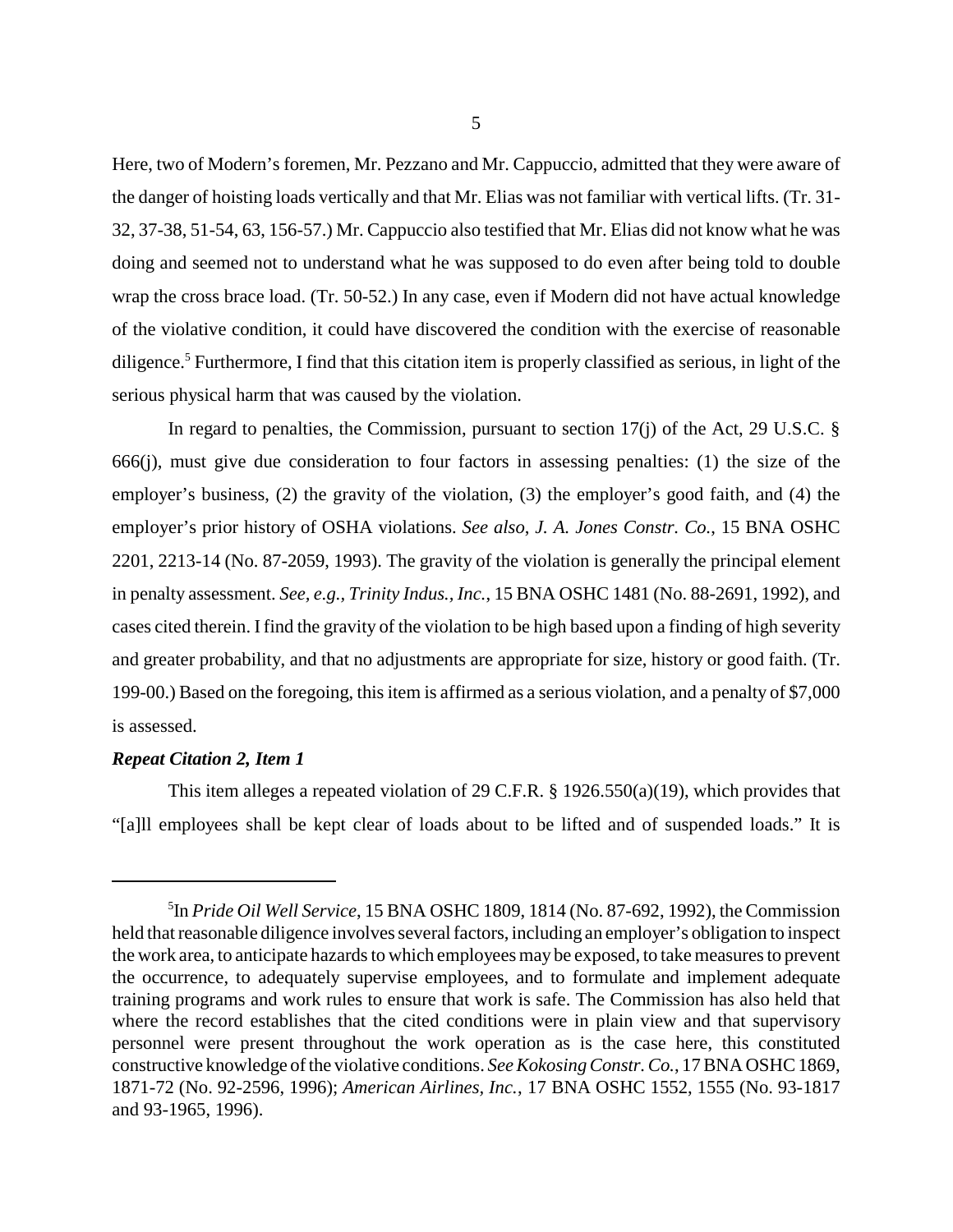undisputed the cited standard applies. Moreover, it is apparent that the standard was violated, in that the accident itself shows that Mr. Elias was not clear of the load while it was being lifted. Clearly, Mr. Elias, as well as other employees, had access to the hazardous condition. Finally, I find that Respondent had actual knowledge of the condition. Mr. Pezzano, the general foreman, admitted that he knew that Mr. Elias was too close to the load earlier that morning, and Mr. Cappuccio, another foreman, admitted that Modern employees had been under loads before. (Tr. 64-65, 131.) Even if Modern did not have actual knowledge, however, it could have known of the violative condition in the exercise of reasonable diligence because employees were working under these conditions in the presence of several supervisors.<sup>6</sup> Based on the evidence, the Secretary has demonstrated all of the elements of her prima facie case.

Respondent contends that the violation was a result of "unexplained idiosyncratic behavior or unforeseeable misconduct." (R. Brief, pp. 11-12.) In order to prove the affirmative defense of unpreventable employee misconduct, Modern must show that: (1) it had established work rules designed to prevent the violation, (2) it had adequately communicated the rules to its employees, (3) it had taken steps to discover violations, and (4) it had effectively enforced the rules when violations were detected. *Jensen Constr. Co.*, 7 BNA OSHC 1477, 1479 (No. 76-1538, 1979); *see also, General Dynamics Corp. v. OSHRC*, 599 F.2d 453 (1<sup>st</sup> Cir. 1979).

In support of its contention that it had a work rule designed to prevent the violation and that it adequately communicated the rule, Modern points to its safety manual, orientation for new hires, toolbox talks, Wednesday night meetings, and verbal instructions that supervisors gave to employees. (Tr. 240-45; R. Brief, p.12.) I conclude, however, that Modern has not met its burden of proving that the violation was due to unpreventable employee misconduct. The essence of the rule communicated to employees was to "stay away from the hole" and to "stay clear of the load."<sup>7</sup> (Tr. 92, 107-08, 161-63.) The rule was simple, and it was evidently repeated to the crew. Regardless, the rule did not inform Mr. Elias and other employees when they could or could not work near the access hole. In fact, the only way that employees knew that no load was overhead was when the loading

<sup>6</sup> *See* discussion *supra* on actual and constructive knowledge.

<sup>7</sup> Modern had variations of the same instruction in its safety manual. (Tr. 231-32, 241-45.)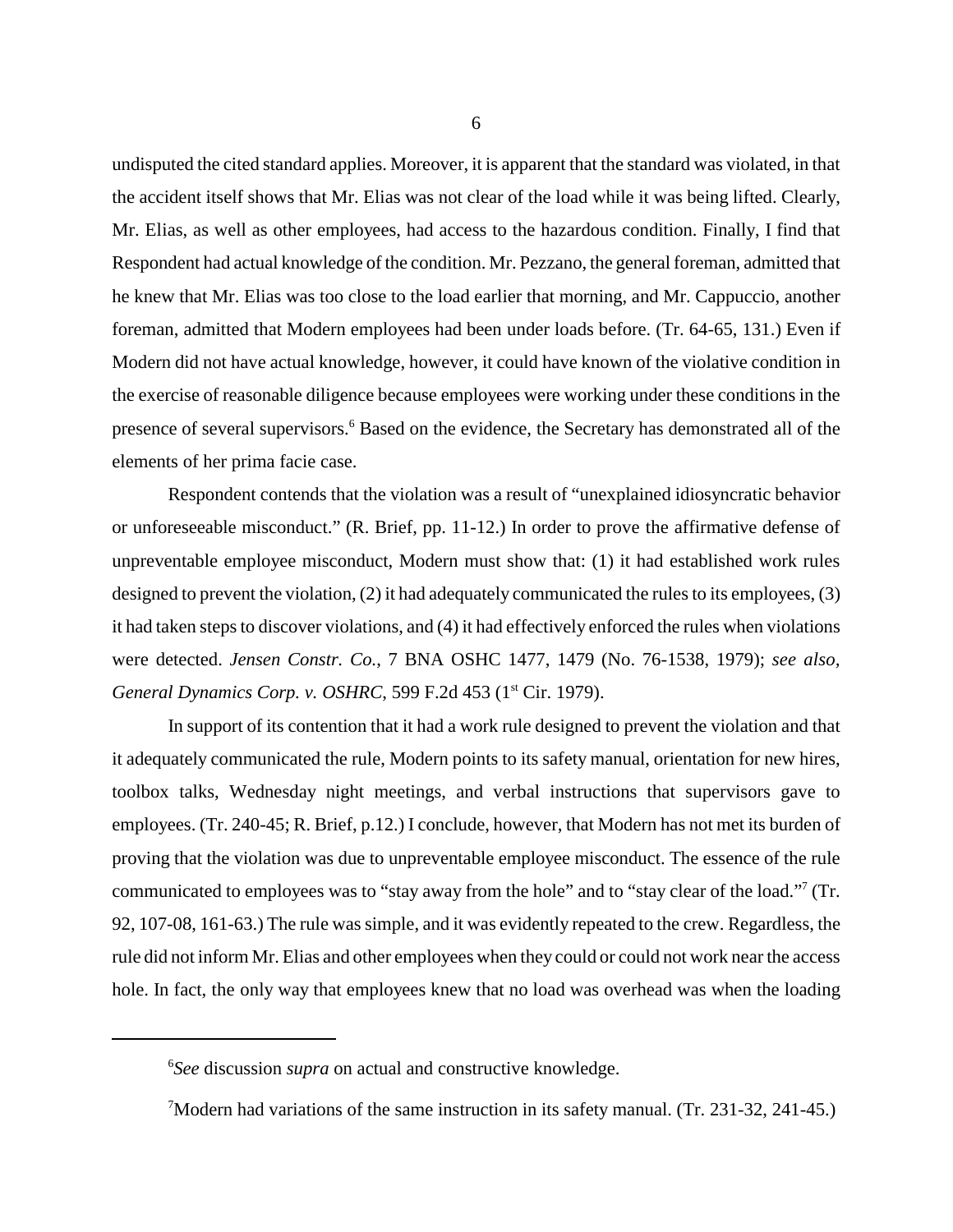strap was sent back down for the next load, and there was no other signaling system in place to let the crew know that the load had cleared. $8$  (Tr. 60, 159-60.) Further, Mr. Elias's assigned duties required him to work near or under the access hole, and he was expected to continue working even though the loading strap had not been sent back down. *Id.* Stated another way, Mr. Elias was expected to continue working near the hole while a load was being hoisted out of the underground room.<sup>9</sup> Given this expectation, Modern's work rule was not designed to prevent the violation.

Even assuming *arguendo* that the rule was designed to prevent the violation, Respondent has failed to satisfy the other elements of its affirmative defense. The evidence shows that Mr. Elias had difficulty understanding the explanations Mr. Cappuccio gave him. (Tr. 50-52, 98.) It is reasonable to infer from this evidence that Mr. Elias' ability to understand communications in English was limited, and Modern has failed to show that its means of communicating the rule to Mr. Elias was adequate. The safety manual, meetings and supervisory instructions would not have adequately communicated the rule unless non-English speaking employees like Mr. Elias could understand it, and Modern presented nothing to show that its safety communications were provided in any language other than English. In addition, Modern has not established that it took steps to discover violations of the rule or taken any disciplinary action when such violations were discovered. Mr. Rice, Modern's vice-president of corporate safety, admitted that although the company policy called for notations in personnel files for violating rules, "we didn't do that." (Tr. 279-81.) He further admitted that Modern's foremen, who have direct supervision over laborers, were "reluctant to issue warnings." (Tr. 257.) Finally, Foremen Cappuccio and Pezzano testified that they did not know of any employee being written up, suspended or terminated for being under a load.<sup>10</sup> (Tr. 68-69, 168-

<sup>&</sup>lt;sup>8</sup>Modern presented photographs (R-2) as evidence that employees in the access hole could clearly see when a load was overhead. I conclude that these photographs, taken some ten months after the accident, are not dispositive evidence of a clear view of loads as it is undisputed that conditions had changed. I further conclude that the Secretary's photographs (C-1-2) are the more reliable evidence in this regard.

<sup>&</sup>lt;sup>9</sup>Modern never told employees that they were not supposed to go near the access hole until the loading strap came back down. (Tr. 60.)

 $10$ Although Modern presented evidence of various written warnings issued to employees for violating safety rules (R-7), none of the warnings related to the work rule at issue. In any case, Mr.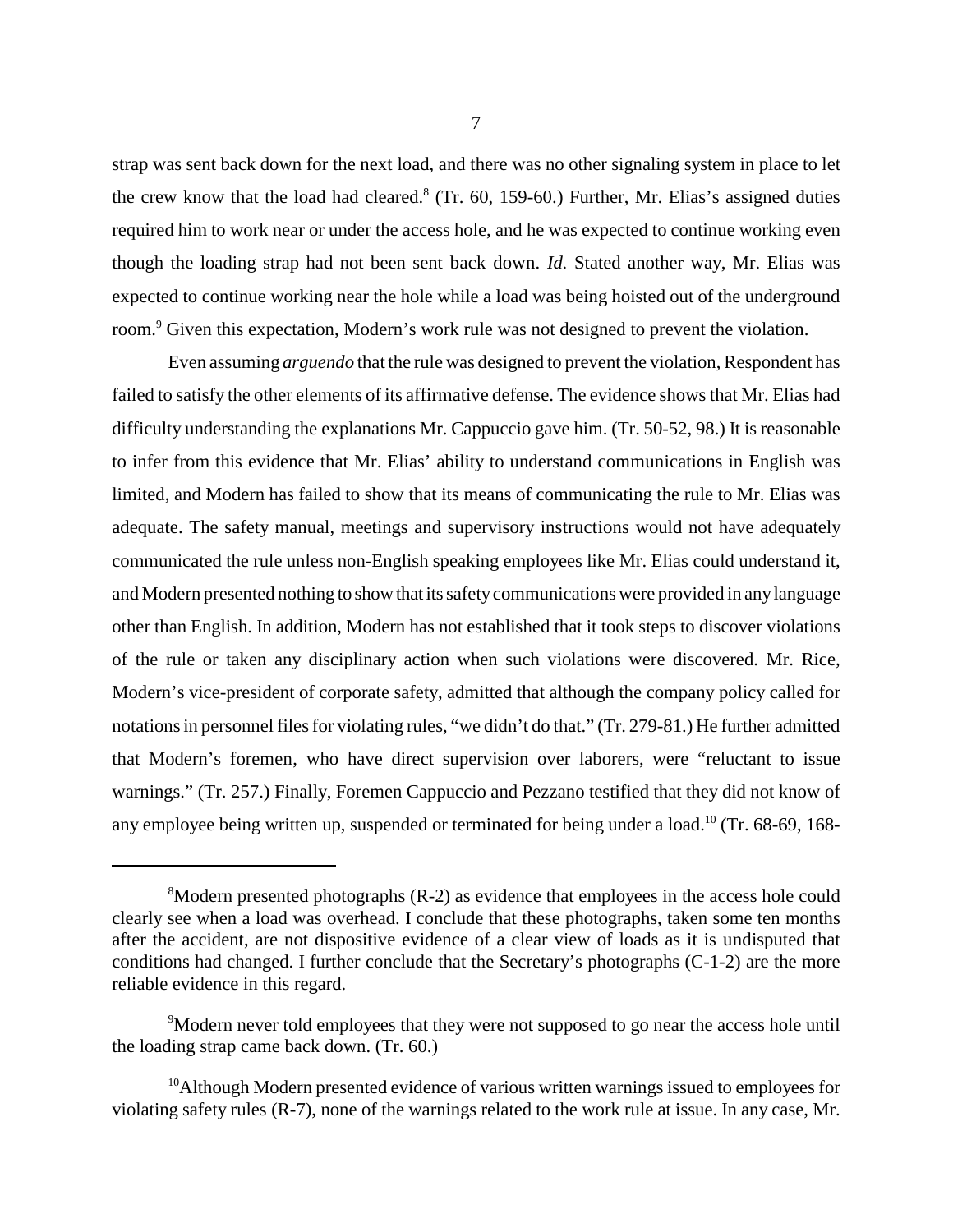69.) Based on the foregoing, Respondent has failed to prove its affirmative defense of unpreventable employee misconduct.

The Secretary has classified this violation as repeated. "A violation is repeated under section 17(a) of the Act if, at the time of the alleged repeated violation, there was a Commission final order against the same employer for a substantially similar violation." *Potlatch Corp.*, 7 BNA OSHC 1061 (No. 16183, 1979). It is undisputed that at the time of the subject violation, there was a final order against Modern for a previous violation of the same standard cited here. (C-6.) While Respondent argues that the facts and circumstances of the prior violation were substantially different, it has not rebutted the Secretary's evidence of the prior violation.11 *See Monitor Constr. Co.*, 16 BNA OSHC 1589 (No. 91-1807, 1994). Accordingly, this citation item is properly classified as repeated. As to penalty assessment, I find that the gravity of the violation is high and that no adjustment is appropriate for size, history or good faith.<sup>12</sup> (Tr. 203-05.) This item is therefore affirmed as a repeated violation, and the proposed penalty of \$35,000 is assessed.

## *Findings of Fact and Conclusions of Law*

The foregoing decision constitutes my findings of fact and conclusions of law in accordance with Federal Rule of Civil Procedure 52(a).

### *ORDER*

Based upon the foregoing, it is hereby ORDERED that:

1. Citation 1, Item 1, alleging a serious violation of 29 C.F.R. § 1926.21(b)(2), is AFFIRMED, and a penalty of \$7,000 is assessed.

Rice testified that there was no evidence of any written warnings to employees for being under a load. (Tr. 279-82.)

<sup>&</sup>lt;sup>11</sup>Respondent asserts in its brief that because "[t]he facts giving rise to the alleged predicate prior violation are so different than the circumstances of the instant violation," the subject violation cannot be classified as repeated. (R. Brief, p.12.) Respondent, however, offers no Commission cases to support this assertion. Nor does Respondent offer with specificity how the facts and circumstances are sufficiently different to rebut the Secretary's evidence. Upon review of the record, Modern's employees were exposed to the same hazard in both violations–working while a load or basket was suspended over employee(s). (Tr. 284.)

<sup>&</sup>lt;sup>12</sup>See supra discussion on penalty assessment.